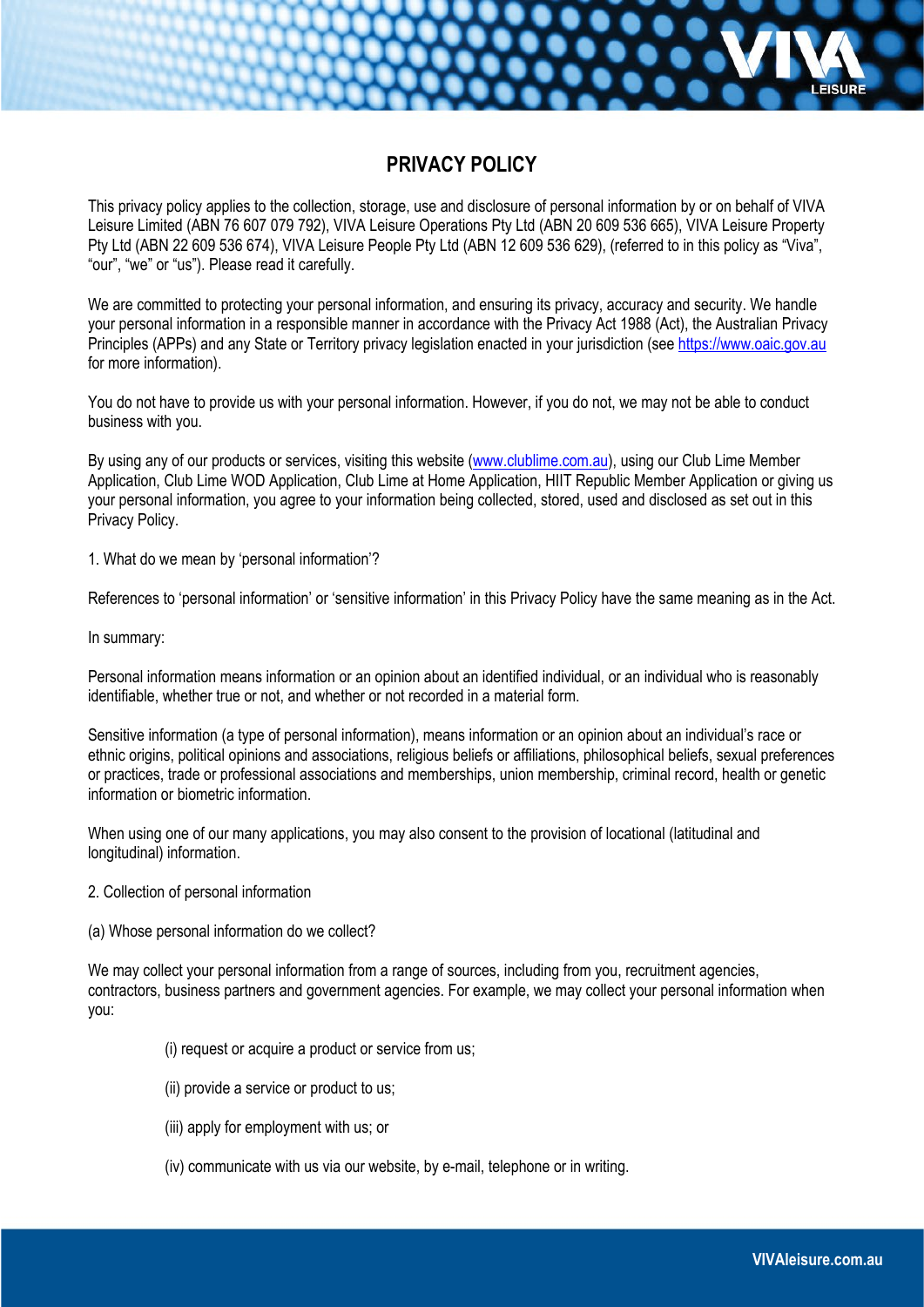

Wherever reasonable and practicable, we collect personal information from the individual to whom the information relates. If you provide personal information about someone other than yourself, you agree that you have that person's consent to provide the information for the purpose for which you provide it to us.

You also agree that you have told the person about this Privacy Policy and where to find it.

(b) What types of personal information do we collect and hold?

The personal information we collect includes:

(i) names, addresses, e-mail addresses, phone numbers, other contact details, payment details, occupation and other information to assist us in conducting our business, providing and marketing our products and services;

(ii) information about your health and fitness;

(iii) information about staff and directors, as required in the normal course of human resource management and the operation of a business; and

(iv) information about current and previous Viva suppliers and clients with whom Viva has dealings.

We will only collect your sensitive information:

(v) if you have consented to us doing so – for example, as part of information collected about directors and employees for company and human resource management purposes; or

- (vi) where required or permitted by law.
- (c) How do we collect personal information?

We only collect personal information by lawful and fair means. We usually collect personal information from:

- (i) you attending our fitness, health, swimming and aquatic, indoor sports, and day spa facilities;
- (ii) face-to-face meetings, interviews and telephone calls;
- (iii) business cards;
- (iv) electronic communications for example, e-mails and attachments;
- (v) forms filled out by people, including as part of acquiring a product or service from us;
- (vi) third parties for example, from recruitment agencies and your representatives or agents; and
- (vii) our website, including if you use it to contact us.
- (d) Why do we collect personal information?
- We collect the personal information:

(i) necessary for us to provide you with the products and services you have requested from us;

(ii) for marketing purposes and to provide you with information about products and services that may be of interest to you;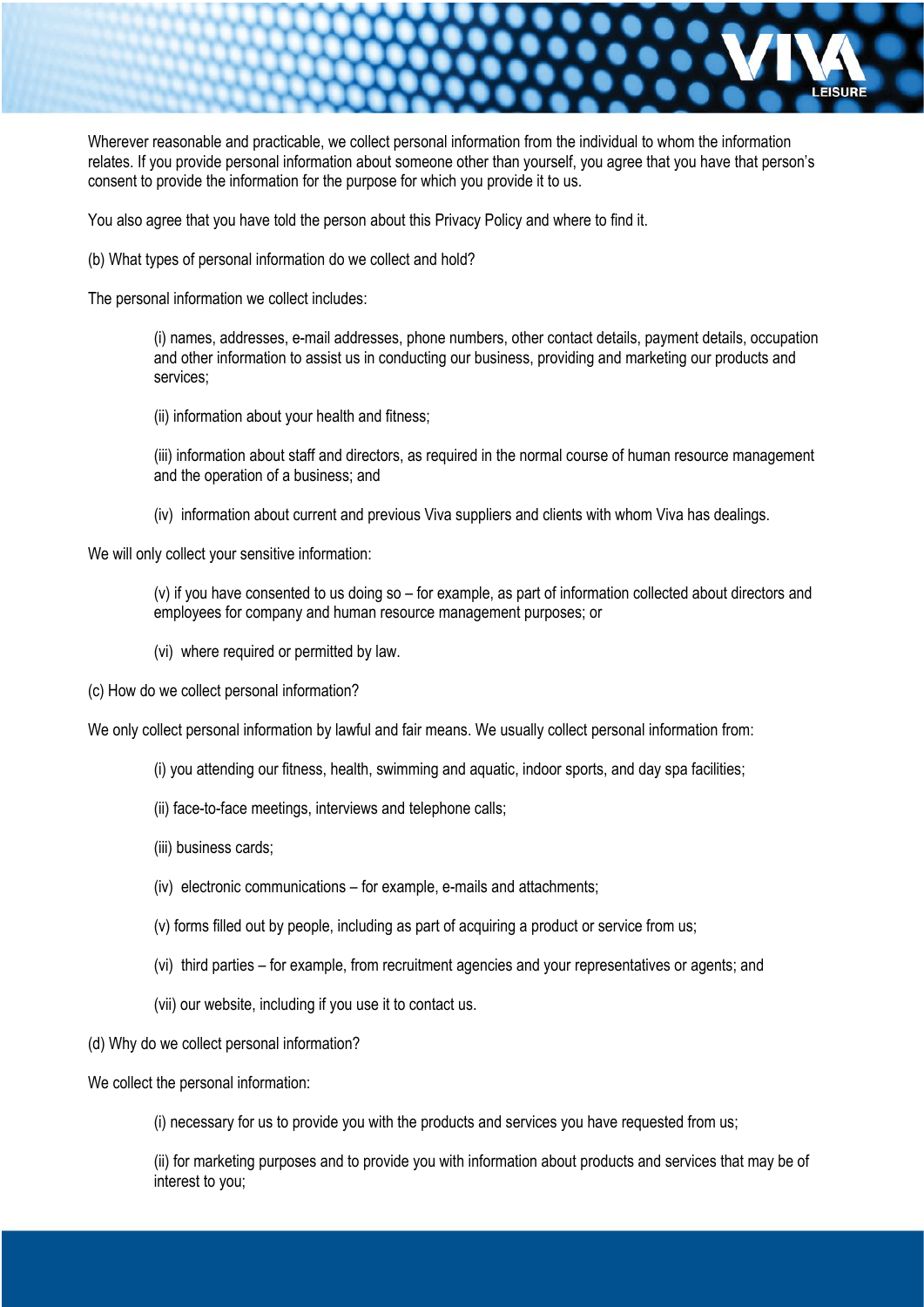

- (iii) to improve the products and services we provide; and
- (iv) to enable us to conduct our business, including meeting our legal and regulatory obligations.

If you do not provide your personal information, we may not be able to supply the requested product or service, employ you or otherwise deal with you.

(e) How we deal with unsolicited personal information?

If we receive personal information about you that we have not requested, and we determine that we could not have lawfully collected that information under the APPs had we asked for it, we will destroy or de-identify the information if it is lawful and reasonable to do so.

(f) Do you have to disclose your identity when dealing with us?

Where lawful and practicable, we will give you the option of interacting with us anonymously or using a pseudonym. However, this would usually only apply for general enquiries.

- 3. Use and disclosure of personal information
- (a) Use of personal information

We only use your personal information for the purpose for which it was provided to us, for related purposes or as required or permitted by law. Such purposes include:

(i) in the ordinary course of conducting our business. For example, supplying or acquiring products and services, responding to your enquiries and feedback, and providing information about our events, news, publications and products and services that may be of interest to you;

(ii) market research and product and service development, so that we are able to better understand our customers' needs and tailor our future products and services accordingly;

(iii) performing general administration, reporting and management functions. For example, invoicing and account management, payment processing, risk management, training, quality assurance and managing suppliers;

(iv) employment-related purposes, such as recruiting and providing services to staff;

(v) as part of a sale (or proposed sale) of all or part of our business; and

(vi) other purposes related to or in connection with our business, including meeting our legal and contractual obligations to third parties and for internal corporate governance purposes.

(b) Disclosure of personal information

We may disclose, and you consent to us disclosing, your personal information to third parties:

(i) engaged by us to provide products or services, or to undertake functions or activities, on our behalf. For example, processing payment information, managing databases, marketing, research and advertising. Our customers' online purchases are made securely via an e-commerce platform supplied by Bigcommerce Pty Ltd (Bigcommerce);

(ii) that are authorised by you to receive information we hold;

(iii) that are our business partners, joint venturers, partners or agents;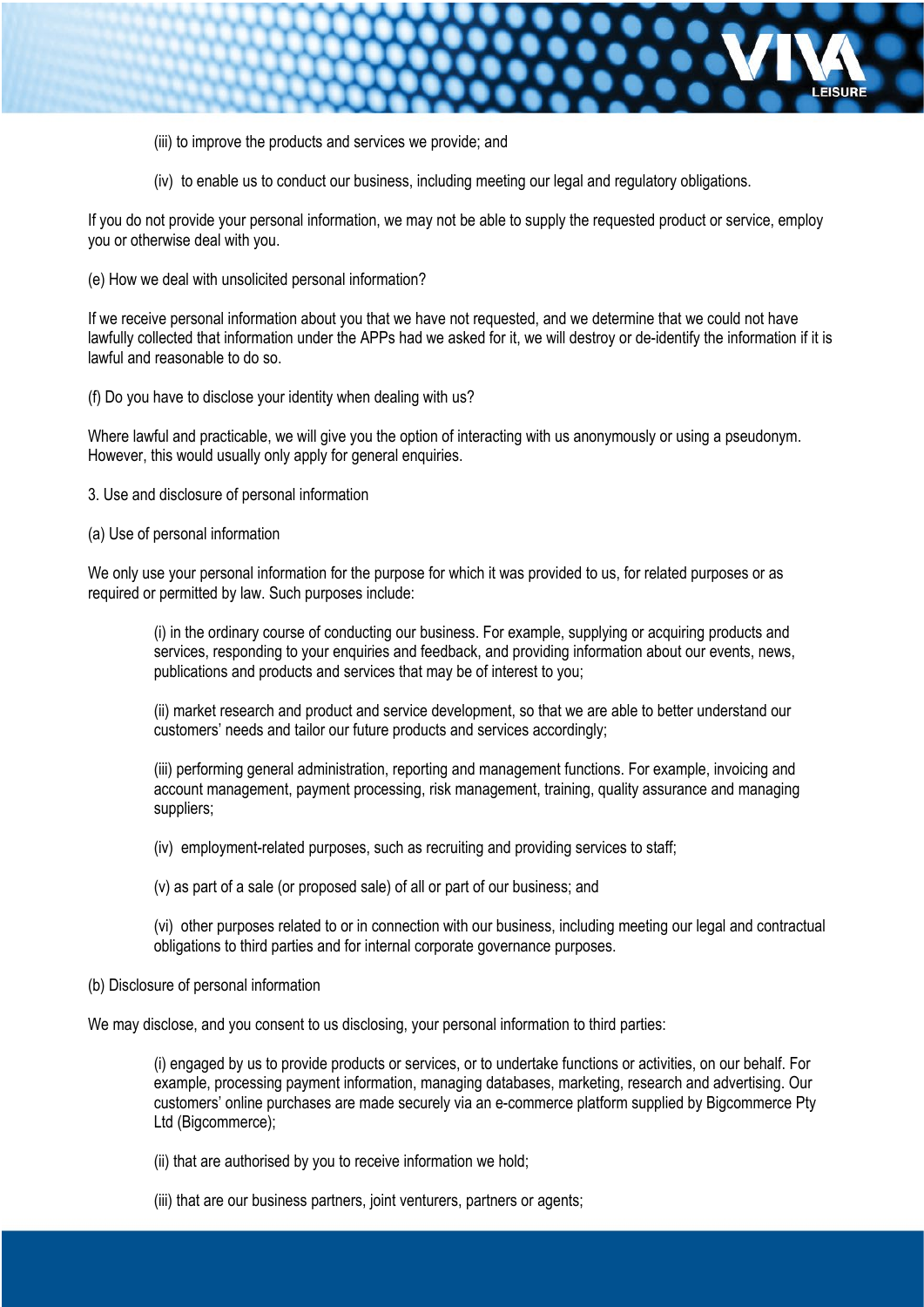

(iv) as part of a sale (or proposed sale) of all or part of our business. For example, we may disclose information to our external advisers, to potential and actual bidders and to their external advisors;

(v) such as our external advisers, and government agencies. For example, where disclosure is reasonably required to obtain advice, prepare legal proceedings or investigate suspected unlawful activity or serious misconduct; or

(vi) as required or permitted by law.

We may disclose, and you consent to us disclosing, your personal information among the entities that comprise Viva and to any of our related bodies corporate whether located in Australia or overseas. If we disclose your personal information to a related body corporate, your information will be collected, stored, used and disclosed in accordance with this Privacy Policy and the APPs.

(c) Marketing use and disclosure

We may use and disclose your personal information (other than sensitive information) to provide you with information about our products and services that we consider may be of interest to you.

You may opt out at any time if you do not, or no longer, wish to receive marketing and promotional material. You may do this by:

(i) contacting us via e-mail or in writing at the address below and requesting that we no longer send you marketing or promotional material; or

- (ii) where applicable, clicking the "Unsubscribe" button.
- (d) Use or disclosure of sensitive information

We will only use or disclose your sensitive information for the purpose for which it was initially collected or for a directly related purpose, as required or permitted by law, or where you consent to the use or disclosure.

4. Disclosure of personal information overseas

We generally do not disclose personal information to third parties outside Australia, unless required or permitted by law. However, for customers who purchase our products online via an e-commerce platform supplied by Bigcommerce, Bigcommerce may store data (including online customer data personal information) on overseas servers. In making online purchases, you consent to the disclosure of your personal information to overseas recipients, and you agree that we will not be required to take reasonable steps to ensure overseas recipients' compliance with the APPs in relation to your information and we will not be liable to you for any breach of the APPs by those overseas recipients. On this basis, you consent to such disclosure.

5. How is my personal information kept secure?

(a) Security

We take reasonable steps to protect your personal information from misuse, interference, loss and unauthorised access, modification and disclosure. Such steps include:

(i) physical security over paper-based and electronic data storage and premises;

(ii) computer and network security measures, including use of firewalls, password access and secure servers;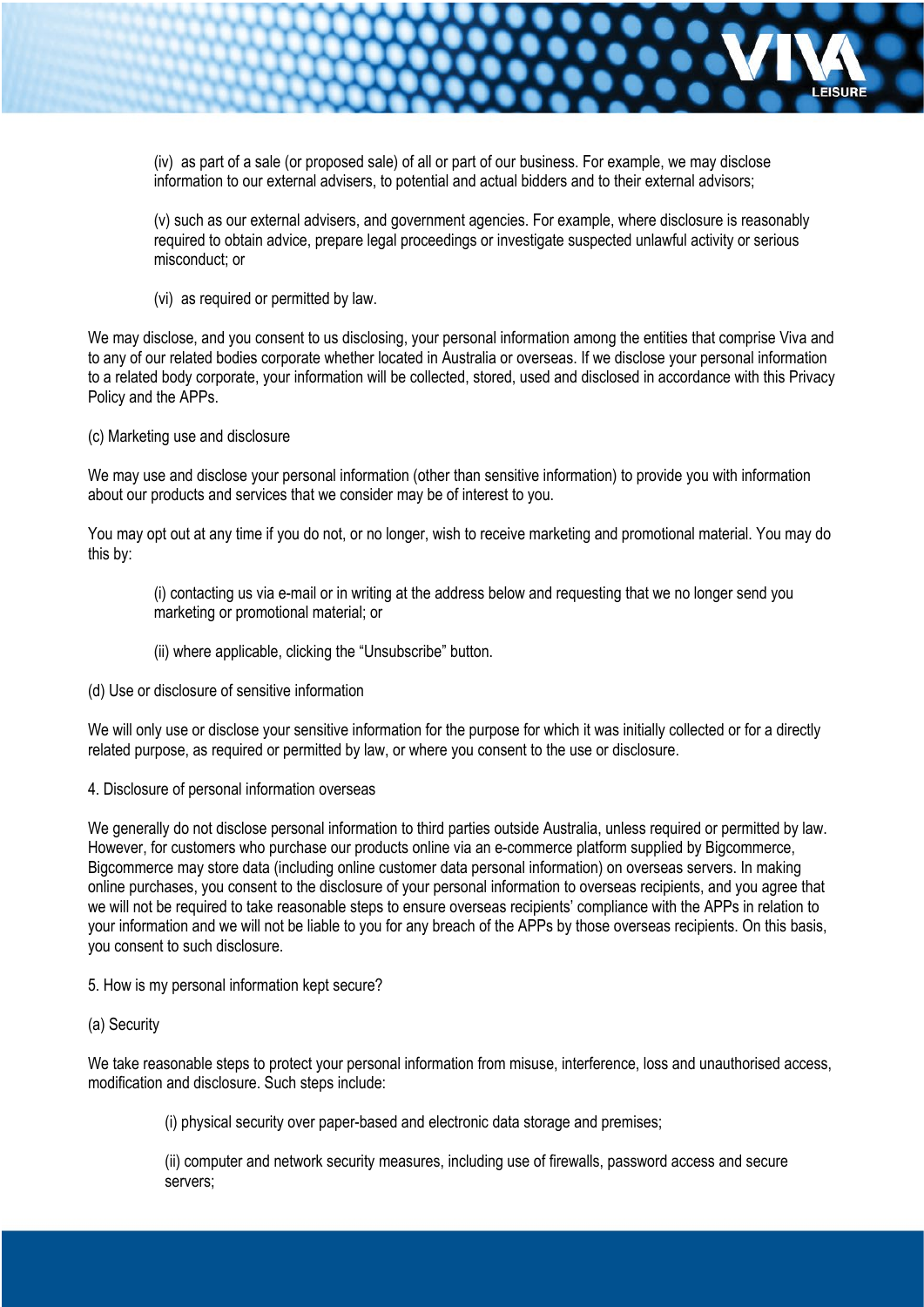

(iii) restricting access to your personal information to employees and those acting on our behalf who are authorised and on a 'need to know' basis;

(iv) retaining your personal information for no longer than it is reasonably required, unless we are required by law to retain it for longer; and

- (v) entering into confidentiality agreements with staff and third parties.
- (b) Destruction and de-identification of personal information

Where we no longer require your personal information, including where we are no longer required by law to keep records relating to you, we will ensure that it is de-identified or destroyed.

- 6. Data quality, access and correction
- (a) Quality

We take reasonable steps to ensure that your personal information is accurate, complete and up-to-date. However, we rely on you to advise us of any changes or corrections to the information we hold about you.

If you consider that the information we hold about you is not accurate, complete or up-to-date, or if your information has changed, please let us know as soon as possible.

#### (b) Access to personal information

You may request access to the personal information we hold about you by contacting us. We will respond to your request within a reasonable time.

We will provide you with access to the information we hold about you unless otherwise permitted or required by law. If we deny you access to the information, we will notify you of the basis for the denial unless an exception applies.

Where reasonable and practicable, we will provide access to the information we hold about you in the manner you request.

No fee applies for requesting access to information we hold about you. However, we reserve the right to charge a reasonable fee where we do provide access.

(c) Correction of personal information

If you believe that personal information we hold about you is incorrect, incomplete or not current, you may request that we update or correct your information by contacting us. We will deal with your request within a reasonable time.

If we do not agree with the corrections you have requested (for example, because we consider that the information is already accurate, up-to-date, complete, relevant and not misleading), we are not required to make the corrections. However, where we refuse to do so, we will give you a written notice setting out the reasons.

# 7. Locational Information

As advised above, you may consent to the collection of your location data through one of our member applications. Viva appreciates that the collection of location data can be very sensitive for different categories of people, including personsat-risk of domestic violence.

It is essential to Viva that the handling of all location data – including collection, use, disclosure and retention is the subject of your consent. When you first download a Viva application that collects locational data you will be prompted to provide your consent to this data being collected. Depending on your platform, you can accept/deny and modify your